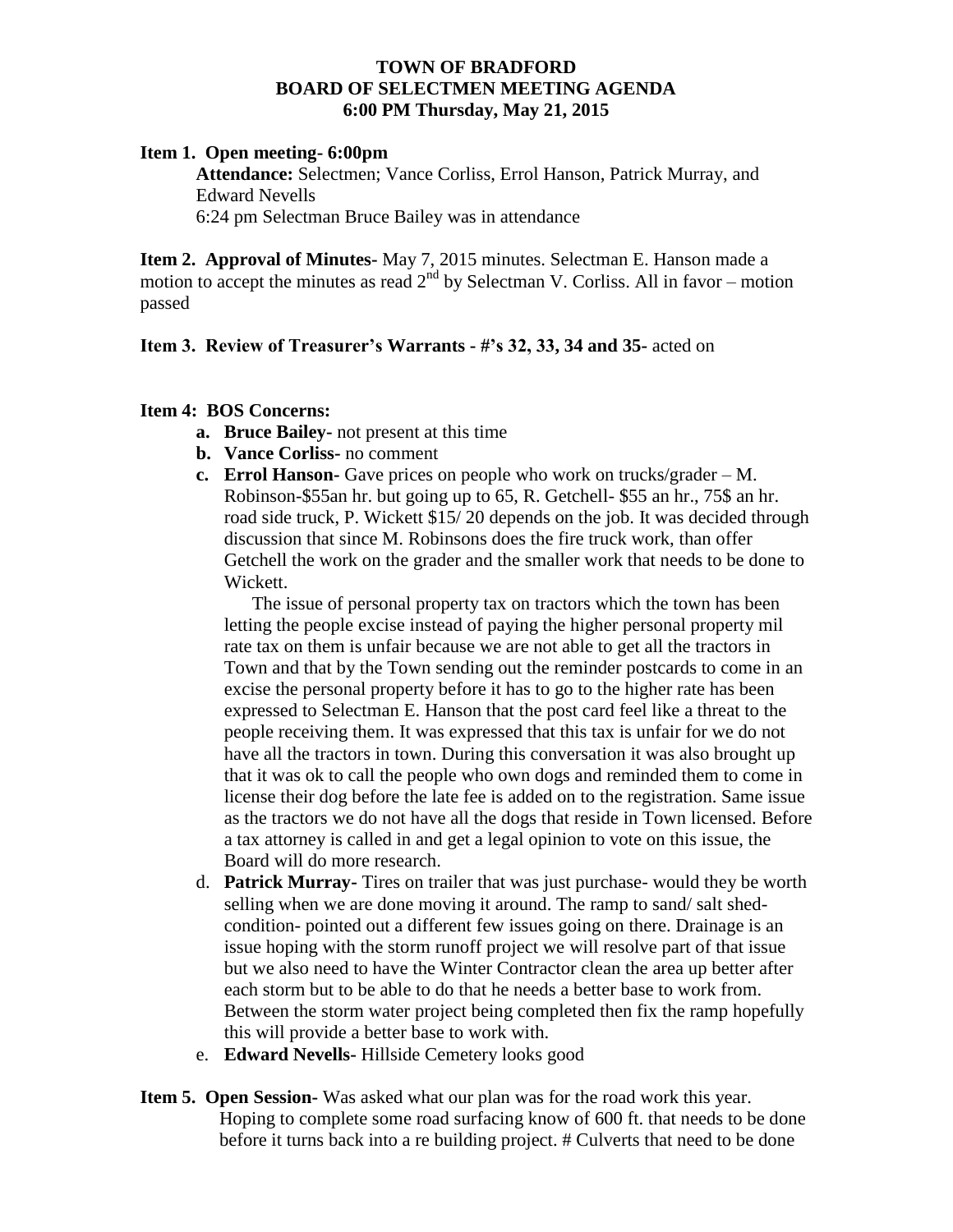and two reconstruction projects- one on the Atkinson Rd. and the other on the Williams Rd. Would also like to get some ditching done to help the roads drain next spring.

# **Item 6. Committee Reports-**

**a. Planning Board- CEO-** no report this week will next week addressing trash issue.

**b. Recreation Committee-** none

**c. Fire Department-** Jr. firemen will be having a car wash May 30<sup>th</sup> 10-1pm. Vest sample size from grant have arrived, will have flags up for Memorial Day.

**d. Road Commissioner-** Out grading- still pulling frost from some places. By next meeting will have a road reconstruction project plan put together along with gravel maintenance plan and culvert replacements.

## **Item 7. Old Business-**

- **a.** E. Parfait was in the office and said the walls to the sand salt shed should be done every 5 years, it's approximately \$100.00 a bucket and we will need 5 buckets of this comproplastic. That is what he used last time. Will need to get a date from the fire department to when they can clean it out (spray the walls).
- **b. Cannot tie rental land to trailer on taxes-** MMA will back up bluffing but there is no legal way to do this and we have no ordinance to even hold up any bluff.
- **c. CDAC-** The Business Incentive Program- Selectman E. Nevells will dig into this more and see if we can get administration and the program work together. It was expressed by a board member we didn't need an outside source to consult on this. Town Manger expressed she didn't know this program and how to make it work without guidance. The only thing the Manager has received is the statement that CDAC has put out but no ground work on how to implement the project.
- **d. What we have paid out to Eaton and Peabody Consulting-** to date \$ 2,287.46 the project is capped at \$10,000.

## **Item 8. New Business-**

- **a. L. Ahmed is interested in haying around the Town Hall grounds-** Motion made by Selectman E. Hanson and 2<sup>nd</sup> by Selectman V. Corliss to let L. Ahmed to hay Town Office grounds before Bradford Days.
- **b. Zumba would like to meet Thursday nights-** the Board is willing to give this a try.
- **c. Sign School Warrant-** acted on
- **d. Move June 11th meeting back to Wednesday, June 10th - Town Manager has conflict-** acted on**.**

## **Item 9. Correspondence-**

**a. Thank you note from Mr. &Mrs. D. Parker**